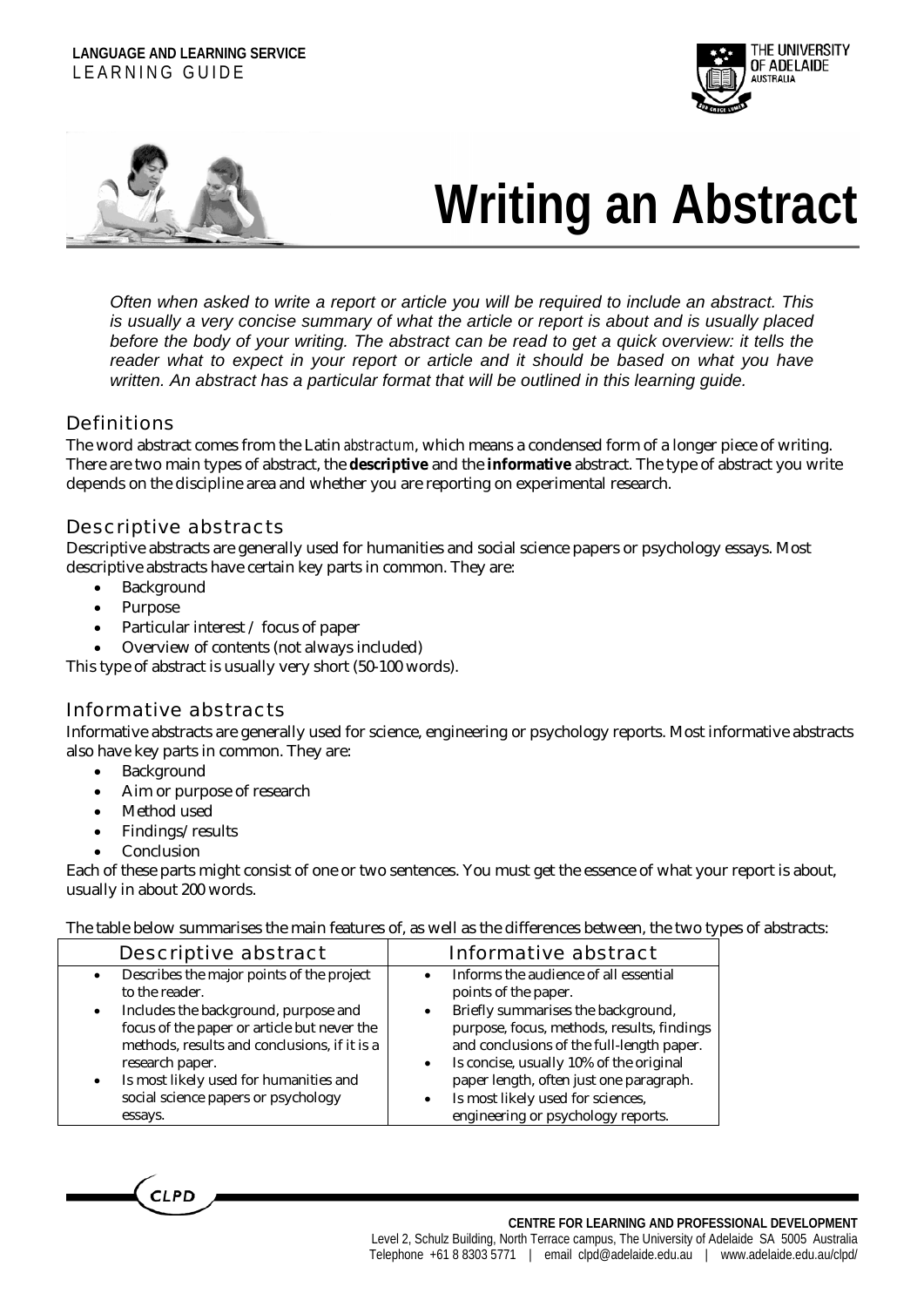In both types of abstract your lecturer may require other specific information to be included. Always follow your lecturer's instructions and modify the above suggestions if necessary.

## Why do we write abstracts?

Abstracts are important parts of academic assignments, most often, reports and research papers. The abstract is the last item that you write but the first one people read when they want to have a quick overview of the whole paper.

We suggest you leave writing the abstract as your last section. Produce your abstract when you have finished your paper because by then you will have a clear picture of all your findings and conclusions.

# What makes a good abstract?

An effective abstract:

- uses one well-developed paragraph that is coherent, concise and clear and is able to stand alone as a unit of information
- covers all the essential academic elements of the full-length paper, namely the background, purpose, focus, methods, results and conclusions
- contains no information not included in the paper
- is written in plain English and is understandable to a wider audience as well as to your discipline-specific audience
- often uses passive structures in order to report on findings, focussing on the issues rather than people
- uses the language of the original paper often in a more simplified form for the more general reader
- usually does not include any referencing
- in publications (such as journals) is at the beginning of the text but in academic assignments is placed on a separate preliminary page.

#### Steps for writing an abstract

- 1. First re-read your paper/ report for an overview.
- 2. Then read each section and shrink the information in each down to one or two sentences.
- 3. Next read these sentences again to ensure that they cover the major points in your paper.
- 4. Ensure you have written something for each of the key points outlined above for either the descriptive or informative abstract.
- 5. Check the word length and further reduce your words if necessary by cutting out unnecessary words or rewriting some of the sentences into a single, more succinct sentence.
- 6. Edit for flow and expression.

# Examples of abstracts

Here are two abstracts with the key parts identified. The descriptive abstract is for a humanities paper, the informative abstract for a psychology report.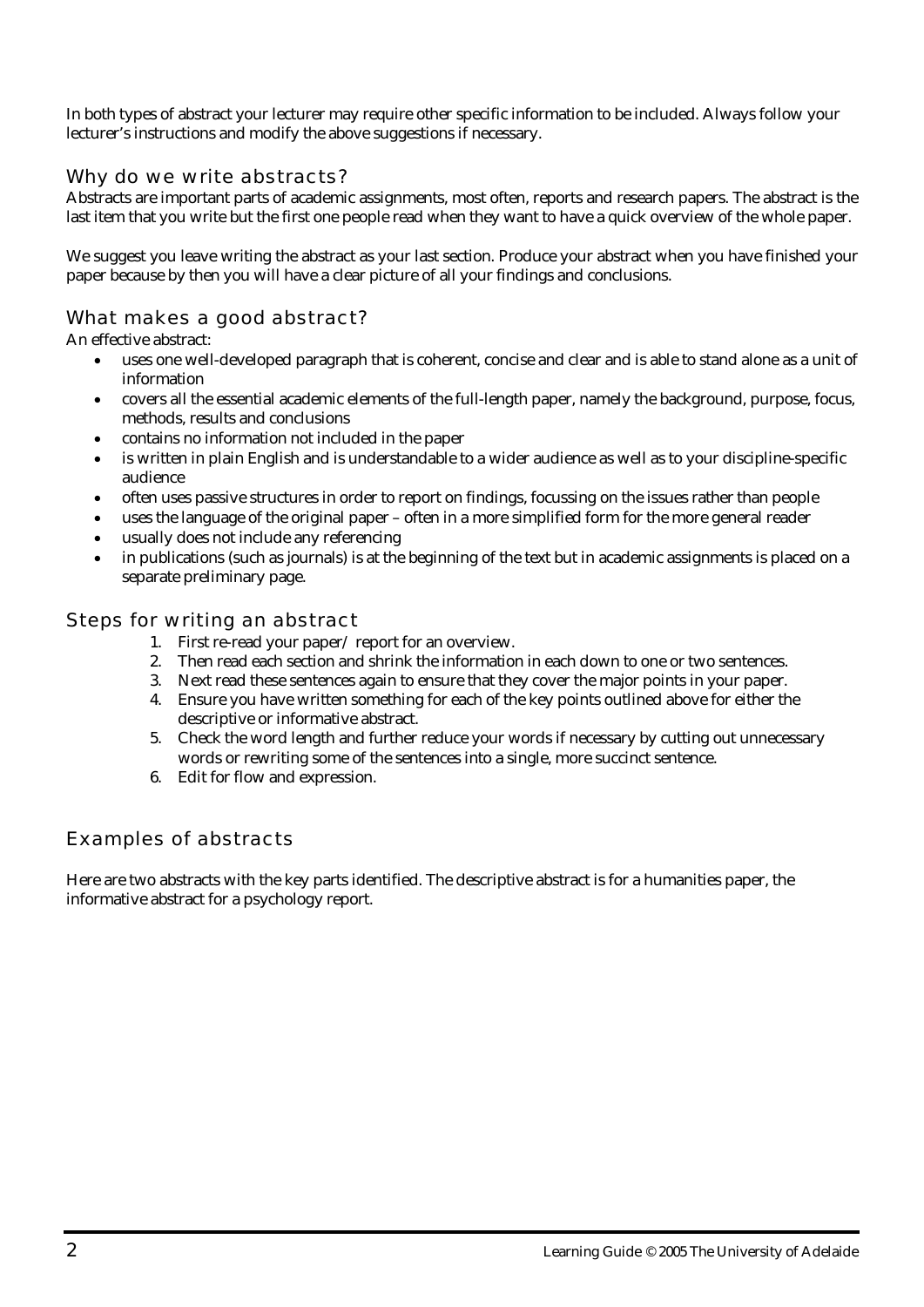| <b>Abstract</b>                                                                                                                                                                                                                                                                                                                                                                                                                                                                                                                                                                                                                                                        | <b>Key parts</b>  |
|------------------------------------------------------------------------------------------------------------------------------------------------------------------------------------------------------------------------------------------------------------------------------------------------------------------------------------------------------------------------------------------------------------------------------------------------------------------------------------------------------------------------------------------------------------------------------------------------------------------------------------------------------------------------|-------------------|
| The opportunity to design and deliver short programs on<br>referencing and avoiding plagiarism for transnational UniSA<br>students has confirmed the necessity of combating both the "all-<br>plagiarism-is-cheating" reaction and the "just-give-them-a-<br>referencing-guide" response. The notion of referencing is but the<br>tip of a particularly large and intricate iceberg. Consequently<br>teaching referencing is not adequate in educating students to Purpose and aim<br>avoid plagiarism. In this presentation I will use the transnational<br>teaching experience to highlight what educating to avoid Particular focus of paper<br>plagiarism entails. | <b>Background</b> |
| $(56 \text{ words})$                                                                                                                                                                                                                                                                                                                                                                                                                                                                                                                                                                                                                                                   |                   |

(Stevenson, 2004)

# Model informative abstract

| <b>Abstract</b>                                                                                                                                                                                                                                                            | <b>Key parts</b> |
|----------------------------------------------------------------------------------------------------------------------------------------------------------------------------------------------------------------------------------------------------------------------------|------------------|
| Metalinguistic awareness contributes to effective writing at<br>university. Writing is a meaning-making process where linguistic,<br>cognitive, social and creative factors are at play. University<br>students need to master the skills of academic writing not only for | Background       |
| getting their degree but also for their future career. It is also<br>significant for lecturers to know who our students are, how they<br>think and how we can best assist them. This study examines first-                                                                 | Purpose and aim  |
| year undergraduate Australian and international engineering<br>students as writers of academic texts in a multicultural setting at                                                                                                                                         | <b>Methods</b>   |
| the University of Adelaide. A questionnaire and interviews were<br>used to collect data about students' level of metalinguistic<br>awareness, their attitudes toward, expectations for, assumptions                                                                        | <b>Results</b>   |
| about and motivation for writing. The preliminary results of the<br>research show that students from different cultures initially have<br>different concepts about the academic genres and handle writing                                                                  |                  |
| with different learning and writing styles but those with a more<br>developed metalanguage are more confident and motivated. The<br>conclusion can also be drawn that students' level of motivation                                                                        | Conclusions      |
| for academic writing positively correlates with their opinion<br>about themselves as writers. Following an in-depth multi-                                                                                                                                                 |                  |
| dimensional analysis of preliminary research results, some<br>recommendations for writing instruction will also be presented.                                                                                                                                              |                  |
| $(200 \text{ words})$                                                                                                                                                                                                                                                      |                  |

(Zoltan, 2005)